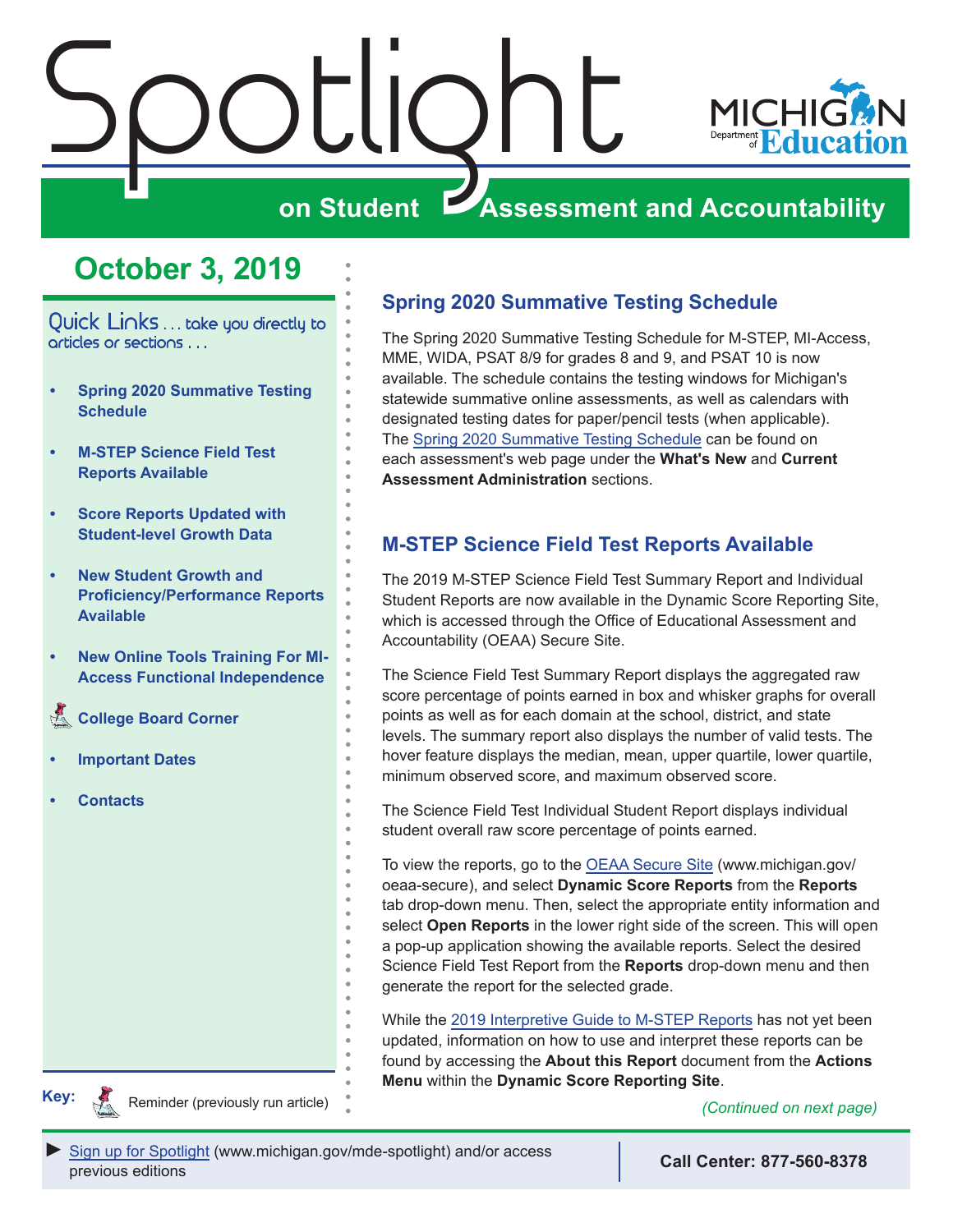# <span id="page-1-0"></span>**on Student Assessment and Accountability** Spotlight

**Reminder:** The Science Field Test reports are based on data from field test items on the M-STEP Science Field Test. The M-STEP Science Field Test data will be used to determine how well the field test items measure the intended standards. This data is not intended to provide proficiency information in relation to the Michigan K-12 Science Standards. Decisions about school improvement, curriculum, or instruction should be based on locally developed science assessments that measure student achievement based on the Michigan K-12 Science Standards.

### <span id="page-1-1"></span>**Score Reports Updated with Student-level Growth Data**

Student-level Growth Scores (SGPs), Growth Target Scores (AGP), and Growth Target Timeframe scores are now populated on the individual-level student reports (Individual Student Report and Student Overview Report) and in the Student Data Files.

**Growth Scores** represent a student's growth relative to a group of academic peers who had a comparable prior score. Growth scores are also known as Student Growth Percentiles or SGPs.

**Growth Target Scores** indicate the student's target Growth Score in order to reach or maintain proficiency within the student's **Growth Target Timeframe** score. Timeframe scores range from one to three years. Growth Target Scores are also known as Adequate Growth Percentiles or AGPs.

Growth data is calculated for the following assessments:

#### **M-STEP**

- English Language Arts and Mathematics grades 4-7
	- » both Growth Scores and Growth Target Scores are reported
- Social Studies grades 8 and 11 » only Growth Scores are reported
- Science Field Test » no growth data is calculated or reported

#### **MI-Access Functional Independence (FI)**

- English Language Arts and Mathematics grades 4-9, and 11
	- » both Growth Scores and Growth Target Scores are reported
- Social Studies grades 8 and 11
	- » only Growth Scores are reported
- Science grades 7 and 11
	- » only Growth Scores are reported

#### **PSAT 8/9 for grade 8**

- Evidence-based Reading and Writing and Math
	- » both Growth Scores and Growth Target Scores are reported

#### **SAT with Essay grade 11**

- Evidence-based Reading and Writing and Math
	- » both Growth Scores and Growth Target Scores are reported

Information about student growth data is available on the [Student Growth Resources web page](https://www.michigan.gov/mde/0,4615,7-140-81376_59490-298094--,00.html) (https://www.michigan. gov/mde/0,4615,7-140-81376\_59490-298094--,00.html).

To view student growth data in the **Dynamic Score Reporting Site**, sign into the [OEAA Secure Site](http://www.michigan.gov/oeaa-secure) (www. michigan.gov/oeaa-secure), select **Reports**, then select **Dynamic Score Report** in the drop-down menu. Once you are in the **Dynamic Score Reporting Site**, select either the **Individual Student Report** or the **Student Overview Report** to view student growth data in the table beneath the Performance Level graph.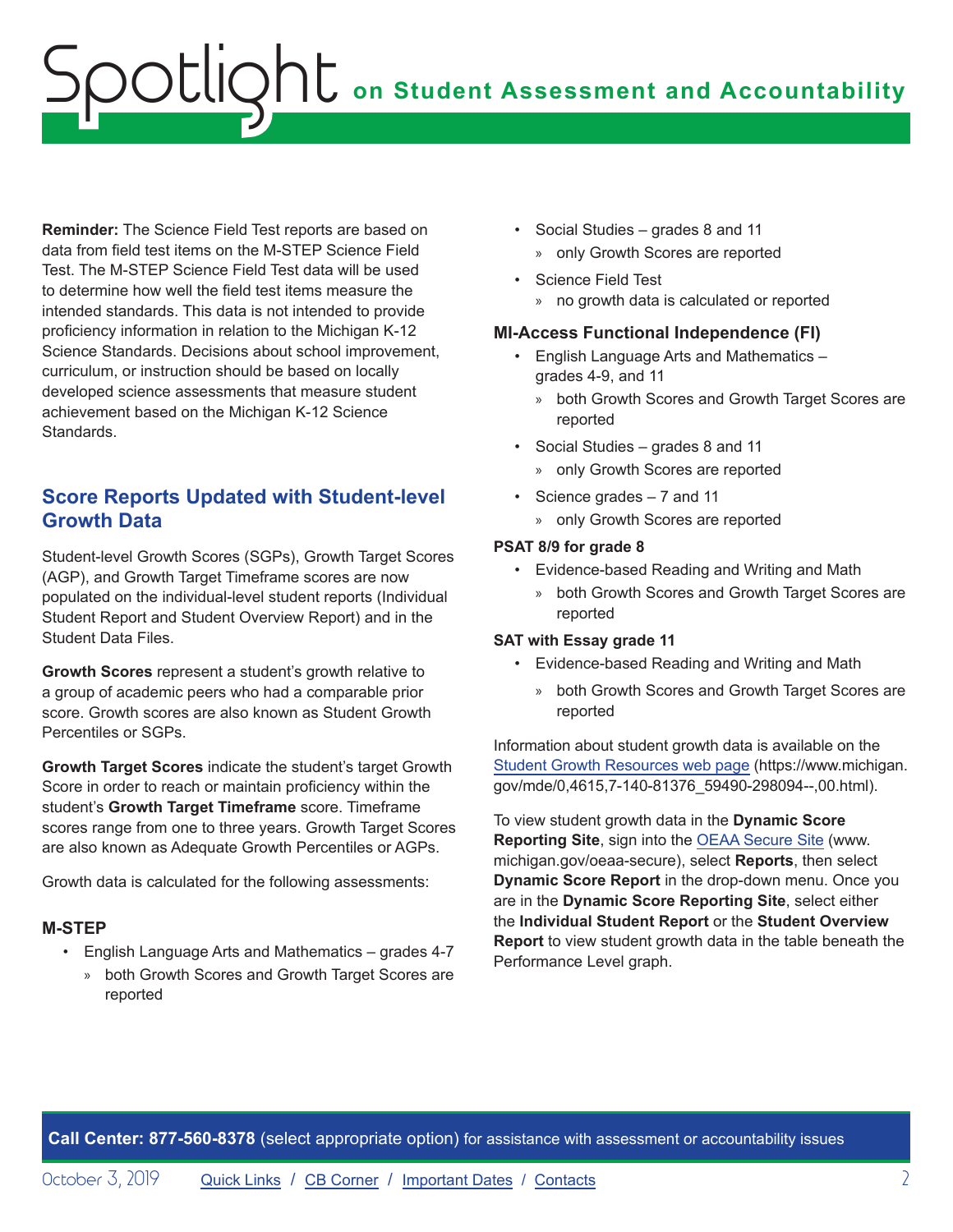# <span id="page-2-0"></span>**on Student Assessment and Accountability** Spoctlight on Student Assessment and Accounta Hampton Elementary School | Reporting Code: None  $A$ lexander, aa $\mathcal{A}$  aaliyah w  $\mathcal{A}$  =  $\mathcal{A}$  =  $\mathcal{A}$  =  $\mathcal{A}$  =  $\mathcal{A}$  =  $\mathcal{A}$  =  $\mathcal{A}$  =  $\mathcal{A}$

## **New Student Growth and Proficiency/Performance Reports Available**

New Student Growth and Proficiency/Performance Reports are now available in the **Dynamic Score Reporting Site (DSRS)**. Student Growth and Proficiency Reports are produced for students who have reportable Growth [Score](#page-1-1) data (see the Score Reports [Updated with Student-level](#page-1-1) Growth Data article in this Spotlight for additional information regarding growth data).

Student Growth and Proficiency/Performance Reports provide individual-level student proficiency information, along with student growth data plotted against the student's proficiency, as shown in the example below.



Student scale score and performance level are plotted against the student's Growth Score. The student's Growth Target Score is also indicated with a yellow line. Student growth and proficiency/performance data is then plotted into one of four categories:

- Lower growth/Lower achievement
- Lower growth/Higher achievement
- Higher growth/Lower achievement
- Higher growth/Higher achievement

Student Growth and Proficiency Reports are produced for M-STEP, PSAT 8/9 (for grade 8), and SAT with Essay. MI-Access Functional Independence (FI) reports, called Student Growth and Performance Reports, plot student growth against the student's performance (Emerging, Attained, and Surpassed).

While the assessment-specific 2019 Interpretive Guides to Reports have not yet been updated, information on how to use and interpret these reports can be found by accessing the **About this Report** documents from the **Actions Menu** within the **Dynamic Score Reporting Site**.

To view the reports, go to the [OEAA Secure Site](http://www.michigan.gov/oeaa-secure) (www. michigan.gov/oeaa-secure ), and select **Dynamic Score Reports** from the **Reports** tab drop-down menu. Then select the appropriate entity information and select **Open Reports** in the lower right side of the screen. This will open a pop-up application showing the available reports. Select **Student Growth and Proficiency Report** from the **Reports** drop-down menu and then generate the report for the selected grade.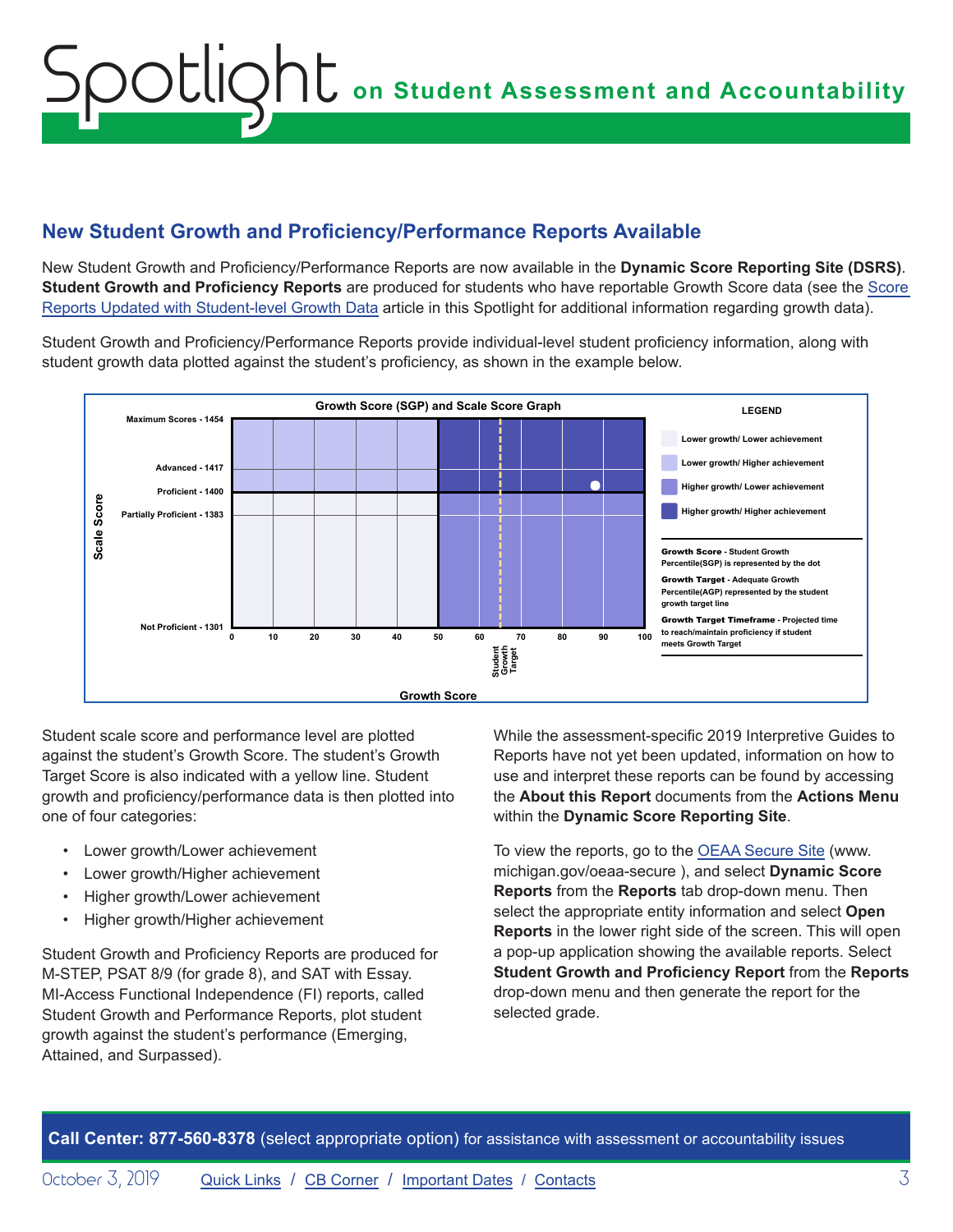#### <span id="page-3-0"></span>**New Online Tools Training For MI-Access Functional Independence**

The Michigan Department of Education (MDE) has updated the Online Tools Training (OTT) and practice items for students taking the MI-Access Functional Independence online assessment. This OTT is a great way for students to:

- learn about and try out the various tools available when taking the assessment online
- practice taking the MI-Access assessment online

The enhancements that have been made to this OTT match how the actual test is designed. They include:

- **two parts** to each session teachers or parents (if practicing at home) will need to log students in twice, once for each part of test
- **embedded section directions**
- color graphics
- Part 2 of the test starts with listening items and is followed by passage-based items

Other enhancements include:

• there are now **two levels** of OTT – one is designed for students in grades 3-5 and the other for students in grades 6-8 and 11

**Note:** The OTT is not subject specific. It contains items from all four content areas.

Once you access the [Michigan assessment Online Tools](https://wbte.drcedirect.com/MI/portals/mi)  [Training page](https://wbte.drcedirect.com/MI/portals/mi) (https://wbte.drcedirect.com/MI/portals/mi), select the link for the **MI-Access Online Tools Training**. M-STEP and Early Literacy and Mathematics OTTs are available in the same location. The login information is available on the login screen for each program.

Featured in the [September 19 Spotlight](https://www.michigan.gov/documents/mde/Spotlight_9-19-19_666302_7.pdf)

#### **What can we learn from state summative assessment score reports and what should we do with that knowledge?**

Have you had a chance to:

- read the article?
- check out the resources?
- reflect on one or more of the "Put Into Practice" suggestions?

The [Interpretive Guide to M-STEP Reports](https://www.michigan.gov/documents/mde/2019_Interpretive_Guide_to_M-STEP_Reports_661956_7.pdf) provides information about M-STEP reports that are currently available. As new reports become available, it will be updated to include information about the new reports. Be sure to check out all of the assessment-specific Interpretive Guides for helpful information on using and interpreting state summative score results.

**Coming in October:** The Score Report Understanding: communicating assessment results to support appropriate action

Interim

Summative

**Formative**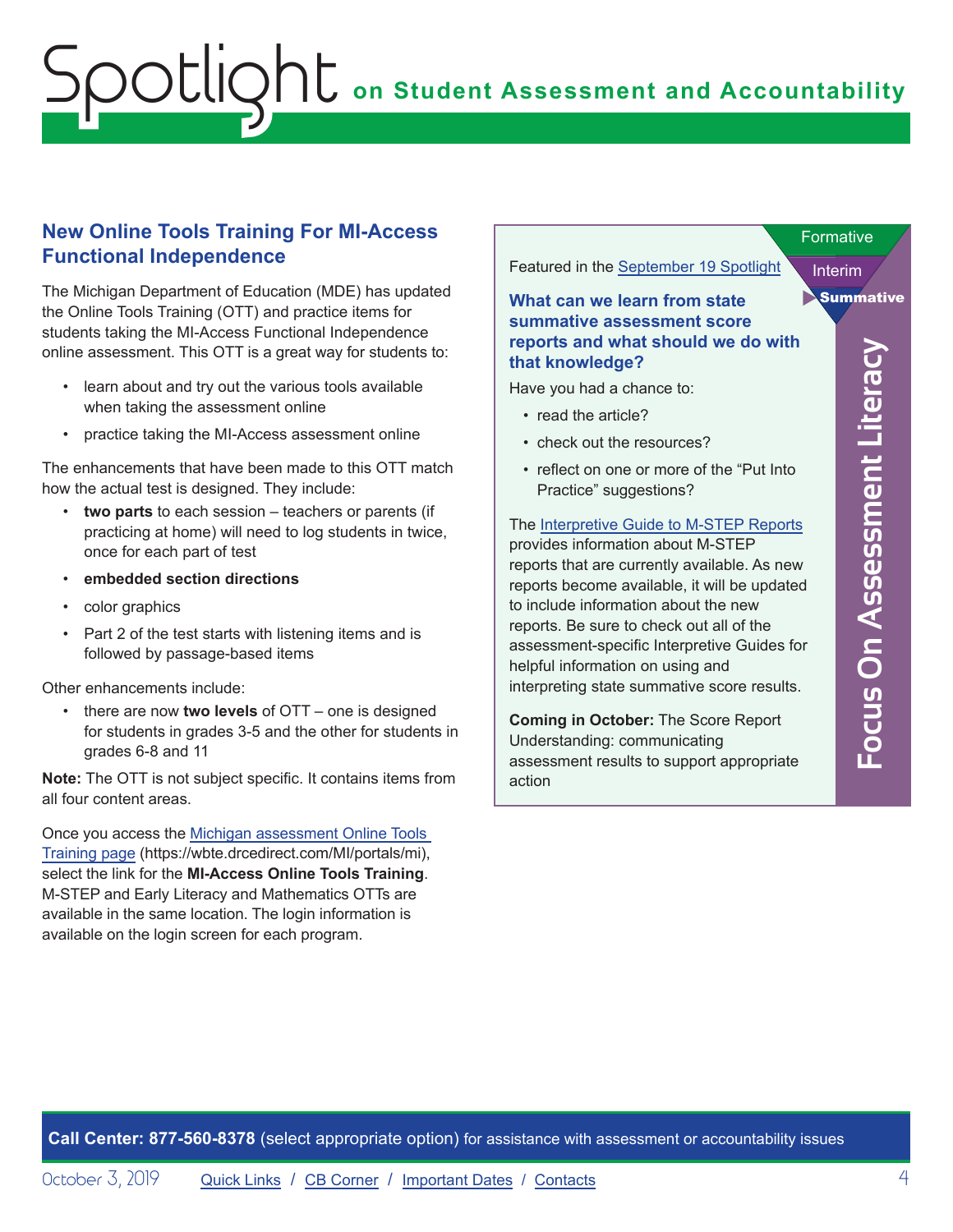# <span id="page-4-1"></span>College Board Corner

<span id="page-4-0"></span>potlic

*Information on SAT*®*, PSAT*™ *8/9, and PSAT*™*10 provided by the College Board*

#### **Questions about Spring PSAT 8/9, PSAT 10, or SAT?**

- Call the Michigan Educator Hotline: 866-870-3127 (select Option 1)
- Email [michiganadministratorsupport@](mailto:michiganadministratorsupport%40collegeboard.org?subject=) [collegeboard.org](mailto:michiganadministratorsupport%40collegeboard.org?subject=)

# **A.** Preparing for Spring, 2020

Tasks you can be doing now to prepare your school for the spring administration of PSAT 8/9 for Grade 8 and 9, PSAT 10, and SAT with Essay:

- Register for a free implementation workshop. For information, refer to the [September 12](https://www.michigan.gov/documents/mde/Spotlight_9-12-19_665733_7.pdf) Spotlight.
- For those who cannot attend a face-to-face workshop, register for the [Implementation Webinar](https://tinyurl.com/2020MichiganImplementation) (https://tinyurl. com/2020MichiganImplementation) scheduled for **November 7 from 9:00–10:30 AM**. This will be a presentation of the same information presented at the workshops.
- SSD (Services for Students with Disabilities) coordinators can register for an [Accommodations](https://tinyurl.com/2020MichiganAccommodations)  [and Supports Webinar](https://tinyurl.com/2020MichiganAccommodations) (https://tinyurl. com/2020MichiganAccommodations) scheduled for **December 5 from 1:00–2:30 PM**. This webinar will assist new and returning SSD coordinators with the process of applying for accommodations through the SSD Online system. This will be especially helpful for new SSD coordinators. We will also review administering

the SAT with Essay, PSAT 10, or PSAT 8/9 for Grade 8 and 9 with accommodations and English Learner supports.

Both webinars will be recorded and posted on the [MME](www.michigan.gov/mme) (www.michigan.gov/mme) and [PSAT](http://www.michigan.gov/psat) (www. michigan.gov/psat) web pages approximately one week after the webinar is completed. All registrants will receive an email with a PDF of the presentation and a link to the recording. Therefore, if you cannot attend during the live session, it is suggested to still register to get these resources emailed to you.

- Ensure SSD coordinators have access to SSD Online. For information, refer to the [September 12](https://www.michigan.gov/documents/mde/Spotlight_9-12-19_665733_7.pdf) Spotlight.
- Update EEM with test coordinator information. For information, refer to the [September 12](https://www.michigan.gov/documents/mde/Spotlight_9-12-19_665733_7.pdf) Spotlight.
- Watch for upcoming information about school establishment in mid-October.

## **K** School Establishment

School establishment is the process through which College Board sets up schools to participate in the Spring 2020 assessments.

Most public schools will be automatically established to participate. All nonpublic schools have to indicate their intent to participate every year for each College Board assessment. The establishment process will begin in mid-October. More information will be available in future Spotlight articles.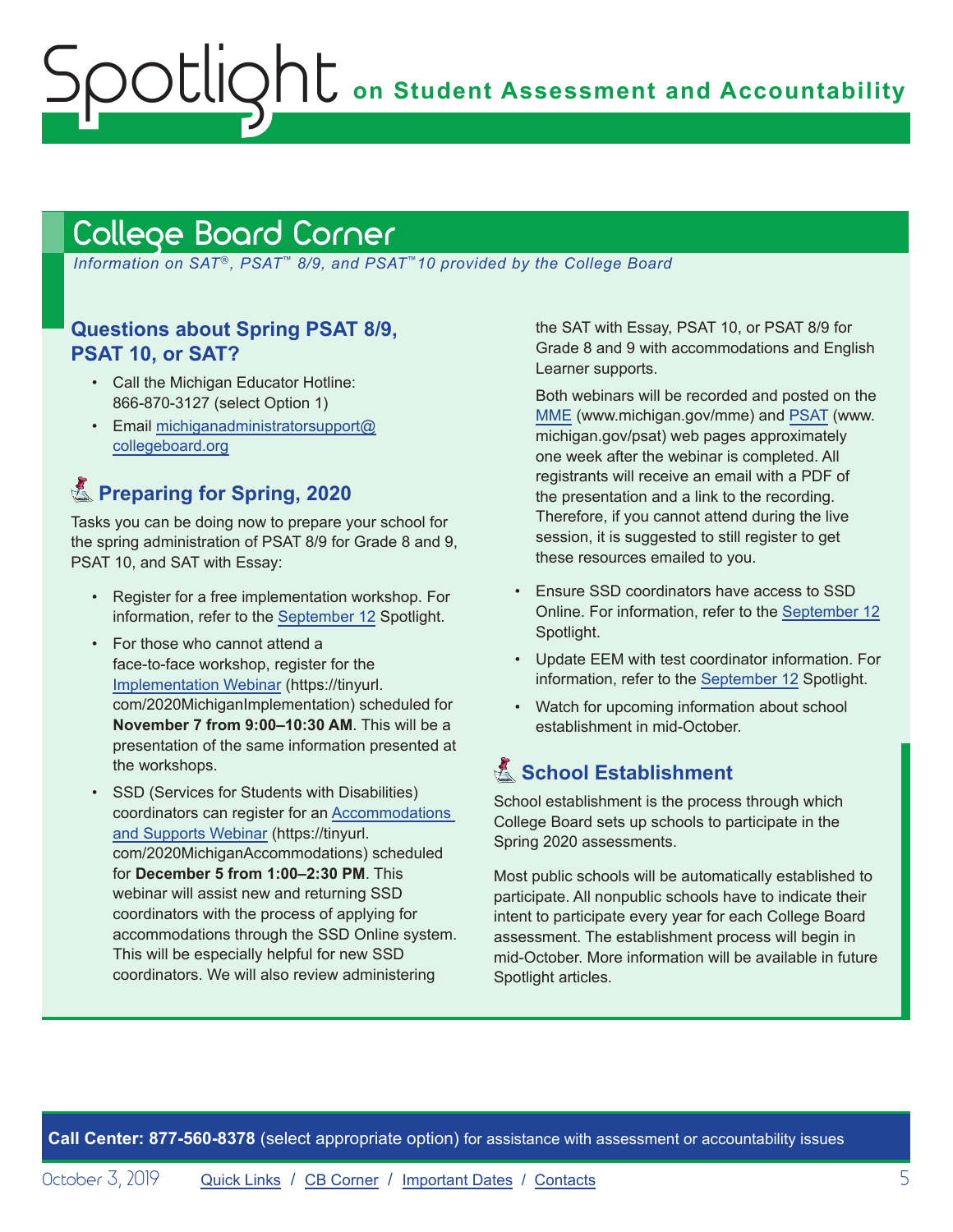# <span id="page-5-0"></span>**on Student Assessment and Accountability** Spotlight

# <span id="page-5-1"></span>**Important Dates**

# **Approaching Deadlines!**

#### **Friday, October 4, 2019**

• **Early Literacy and Mathematics Benchmark Assessments (K-2)** Fall Testing Window **CLOSES**

# **October 2019**

## **SAT and PSAT**

#### **Now – November 1, 2019**

• Implementation Workshops for **SAT with Essay, PSAT 10, and PSAT 8/9 – [Workshop Registration](http://www.collegeboard.org/michiganworkshops)** (www.collegeboard.org/michiganworkshops)

### **M-STEP, MI-Access, and WIDA**

#### **October 21 – November 26, 2019**

• **M-STEP, MI-Access FI, and WIDA** Online Testing Waiver request window

# **November 2019**

# **SAT and PSAT**

#### **November 7, 2019**

• Implementation Webinar for **SAT with Essay, PSAT 10,** and **PSAT 8/9** – [Webinar Registration](https://tinyurl.com/2020MichiganImplementation) (https://tinyurl.com/2020MichiganImplementation)

# **December 2019**

#### **December 4, 2019, 10:00 AM**

• **DRC Technology Coordinator Webinar** – [Zoom](https://datarecognitioncorp.zoom.us/j/831651825)  [Access to webinar](https://datarecognitioncorp.zoom.us/j/831651825) (https://datarecognitioncorp.zoom. us/j/831651825)

# **SAT and PSAT**

#### **December 5, 2019, 1:00–2:30 PM**

• Accommodations and Supports Webinar for **SAT with** 

#### **Essay, PSAT 10,** and **PSAT 8/9**

Webinar [Registration](https://tinyurl.com/2020MichiganAccommodations) (https://tinyurl.com/2020MichiganAccommodations)

### **WIDA**

#### **December 3, 2019, 9:00 AM – 12:00 PM**

• **WIDA Access for ELLs Test Administration Online Workshop 1** – Library of Michigan, Lake Michigan Room, 702 W. Kalamazoo St. Lansing, MI 48909 [Registration link](https://wida-access-online-ta-training-120319am.eventbrite.com) (https://wida-access-online-tatraining-120319am.eventbrite.com)

#### **December 3, 2019, 1:00 – 4:00 PM**

• **WIDA Kindergarten ACCESS Test Administration Workshop 2** – Library of Michigan, Lake Michigan Room, 702 W. Kalamazoo St., Lansing, MI 48909 [Registration link](https://wida-k-access-online-ta-training-120319pm.eventbrite.com) (https://wida-k-access-online-tatraining-120319pm.eventbrite.com)

#### **December 4, 2019, 9:00 AM – 12:00 PM**

• **WIDA Access for ELLs Test Administration Online Workshop 3** – Wayne County Community College Downriver Campus, EPAC 5&6, 21000 Northline Road, Taylor, MI 48180

[Registration link](https://wida-access-online-ta-training-120419am.eventbrite.com) (https://wida-access-online-tatraining-120419am.eventbrite.com)

#### **December 4, 2019, 1:00 – 4:00 PM**

• **WIDA Kindergarten ACCESS Test Administration Workshop 4** – Wayne County Community College Downriver Campus, EPAC 5&6, 21000 Northline Road, Taylor, MI, 48180

[Registration link](https://wida-k-access-online-ta-training-120419pm.eventbrite.com) (https://wida-k-access-online-tatraining-120419pm.eventbrite.com)

#### **December 18, 2019, 10:00 – 11:30 AM**

• **WIDA Alternate ACCESS Overview Webinar** [Registration link](https://wida-alternate-access-overview-121819-1000-1130.eventbrite.com) (https://wida-alternate-accessoverview-121819-1000-1130.eventbrite.com)